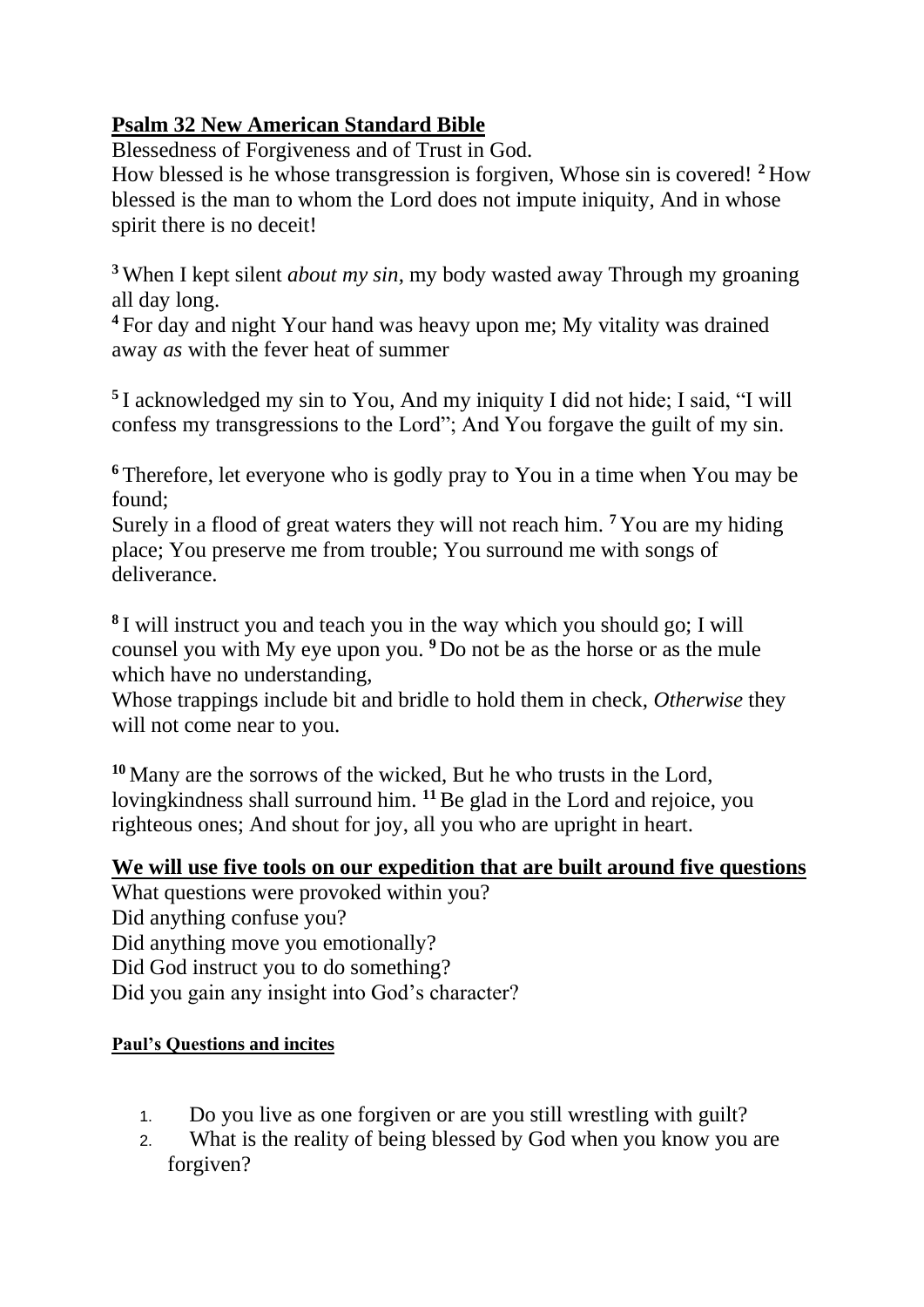- 3. What is it to transgress?
- 4. What is it to really know?
- 5. What part of who you are has to know before you can say 'I know' with conviction?
- 6. What was the reality of 'covered sin' in the Old Testament?
- 7. How does God impute iniquity?
- 8. Is there any deceit in your spirit?
- 9. David's silence regarding his sin, perhaps relates to the sin of accessory to murder, coveting and taking another mans' wife and the abuse of his power.
- 10. David describes his guilt as physical decay.
- 11. If you love God your flesh will rot and your bones will crumble, if you try to cover up your own sin?
- 12. Joy will be your enemy and fear will be your friend and day and night you will groan.
- 13. David says Gods hand was heavy on him, but it was shame and guilt that pressed in on David.
- 14. What is our vitality, it is zest for life, without it life becomes pointless.
- 15. David was under intense pressure as if with a fever.
- 16. David's acknowledgement of his sin did take place, but only when Gods mercy came through Nathan in a riddle.
- 17. David's nature when confronted with his sin, was to accept the responsibility for his actions.
- 18. The purpose of confession is the same as washing a dirty plate, it becomes clean and can be used again – fit for purpose.
- 19. The guilt of sin is the release of the sinner.
- 20. Forgiveness is a gift God gave in the old and new testament.
- 21. Godly ones who are sinners pray while you can or you will face the wrath of God in the judgement.
- 22. If you wait until it is too late the opportunity for forgiveness will be removed.
- 23. David compares the lost opportunity with the distance of 'flooded great waters' – so don't live another moment without confessing your sin.
- 24. Make God your refuge and trouble will become God's enemy for you.
- 25. The presence of God is full of songs of peace and freedom.
- 26. In the atmosphere of surrender and humility, without the stain of sin, God will teach you His way and to live life to the full.
- 27. Is God your personal counsellor? Have you learnt to sit on His couch and receive the blessing of His listening ear and the counsel of His life giving words?
- 28. The strength of the horse and the mule may be great but it is not comparable with the strength of God.
- 29. Without a bit and bridle they are wild beasts. Is that what you are like?